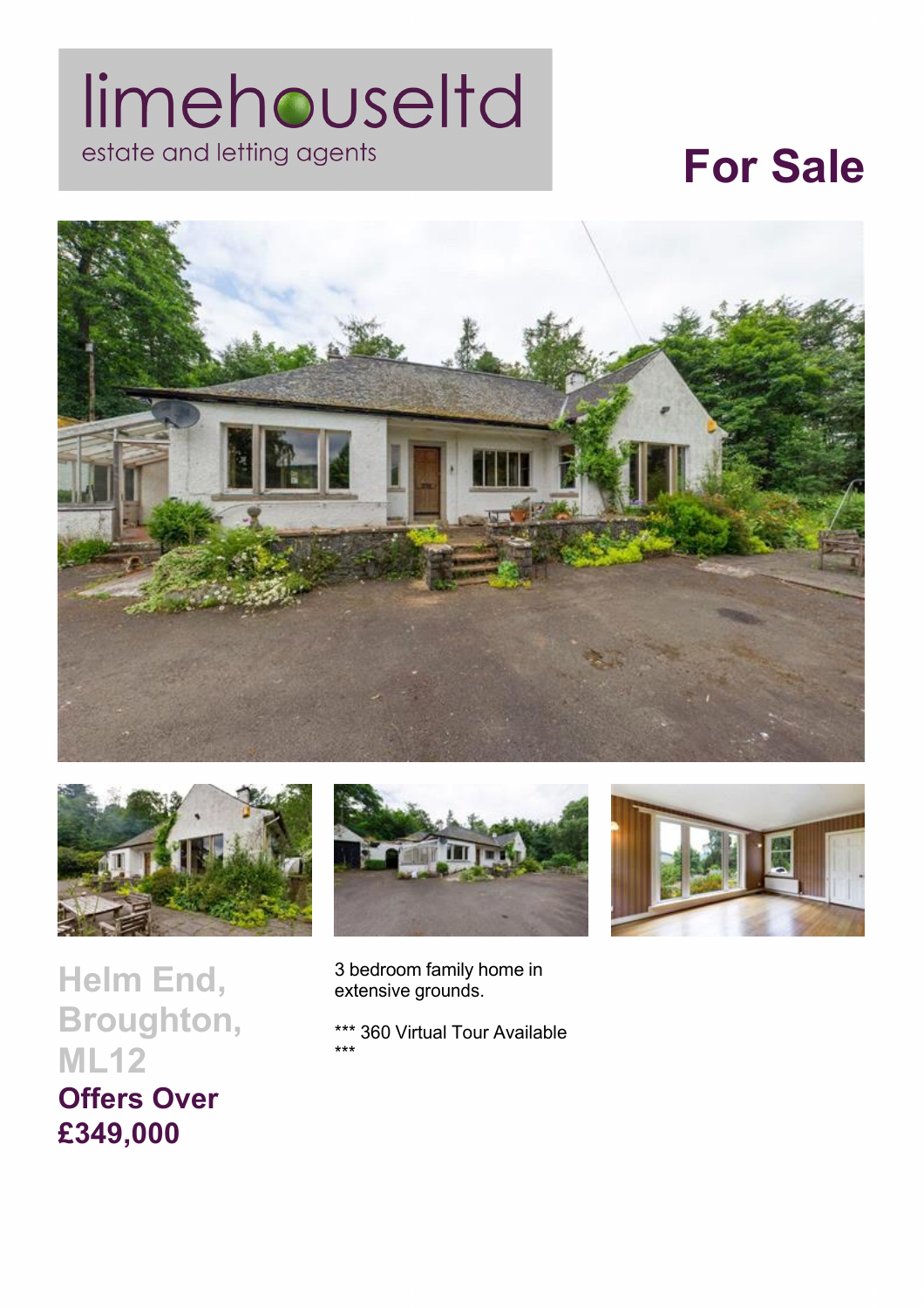\*\*\* 360 Virtual Tour Available \*\*\*

Limehouseltd are delighted to welcome to the market this 3 bedroom detached property on the outskirts of Broughton.

Accommodation comprises; entrance vestibule, spacious hallway leading to large living room with the most stunning views over the surrounding countryside, dining room with conservatory off, fully fitted kitchen, pantry and separate WC. There are also 3 double bedrooms, 2 benefitting from fitted wardrobes, the master bedroom also has an en-suite which has not been completed and family bathroom.

There is potential to extend the property with sought planning consent.

Externally there are extensive grounds surrounding Helmend totalling around 1 acre, to the front of the property there is a swooping driveway, large lawn with mature shrubbery, patio area perfect for entertaining, garage and outbuildings.

To the rear of the property, Helmend has it's own forrest line which totals around 2 acres.

Located on the outskirts of the picturesque village of Broughton there is a Primary School, community run shop, Church, tennis club, bowling club and playing fields, while the Village Hall runs classes and events, including a playgroup. Located 7 miles from the town of Biggar.



Whilst every effort is made to ensure the accuracy of these details, it should be noted that the measurements are approximate only. Floorplans are for representation purposes only and prepared according to the RICS Code of Measuring Practice by our floorplan provider. Therefore, the layout of doors, windows and rooms are approximate and should be regarded as such by any prospective purchaser. Any internal photographs are intended as a guide only and it should not be assumed that any of the furniture/fittings are included in any sale. Where shown, details of lease, ground rent and service charge are provided by the vendor and their accuracy cannot be guaranteed, as the information may not have been verified and further checks should be made either through your solicitor/conveyance. Where appliances, including central heating, are mentioned, it cannot be assumed that they are in working order, as they have not been tested. Please also note that wiring, plumbing and drains have not been checked.